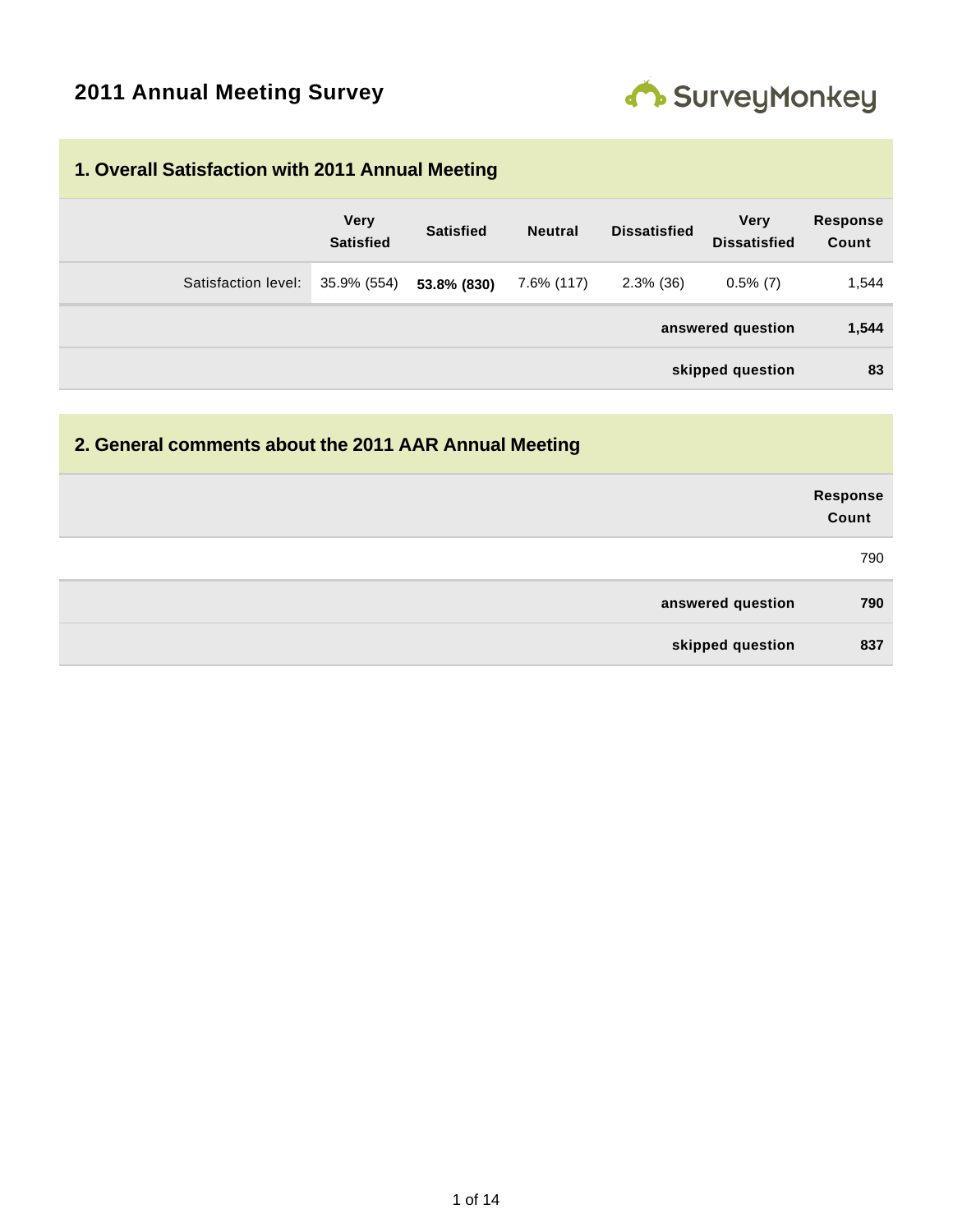#### **3. What were your reasons for attending the 2011 Annual Meeting? (check all that apply).**

|                            | <b>Response</b><br><b>Percent</b> | <b>Response</b><br>Count |
|----------------------------|-----------------------------------|--------------------------|
| To present in a session    | 43.7%                             | 703                      |
| To attend a session        | 65.9%                             | 1,060                    |
| Professional development   | 59.8%                             | 961                      |
| Networking with colleagues | 78.0%                             | 1,254                    |
| To find a job              | 13.8%                             | 222                      |
| To fill a job position     | 4.9%                              | 79                       |
| To visit the Exhibit Hall  | 40.6%                             | 653                      |
| To meet with a publisher   | 26.0%                             | 418                      |
|                            | Other (please specify)            | 194                      |
|                            | answered question                 | 1,608                    |
|                            | skipped question                  | 19                       |

## **4. How many days did you attend this year's Annual Meeting?**

|              |                | Response<br><b>Percent</b> | <b>Response</b><br>Count |
|--------------|----------------|----------------------------|--------------------------|
| $\mathbf{1}$ | $\blacksquare$ | 1.7%                       | 27                       |
| $\sqrt{2}$   |                | 9.8%                       | 160                      |
| $\sqrt{3}$   |                | 34.2%                      | 556                      |
| 4 or more    |                | 54.3%                      | 884                      |
|              |                | answered question          | 1,627                    |
|              |                | skipped question           | $\mathbf 0$              |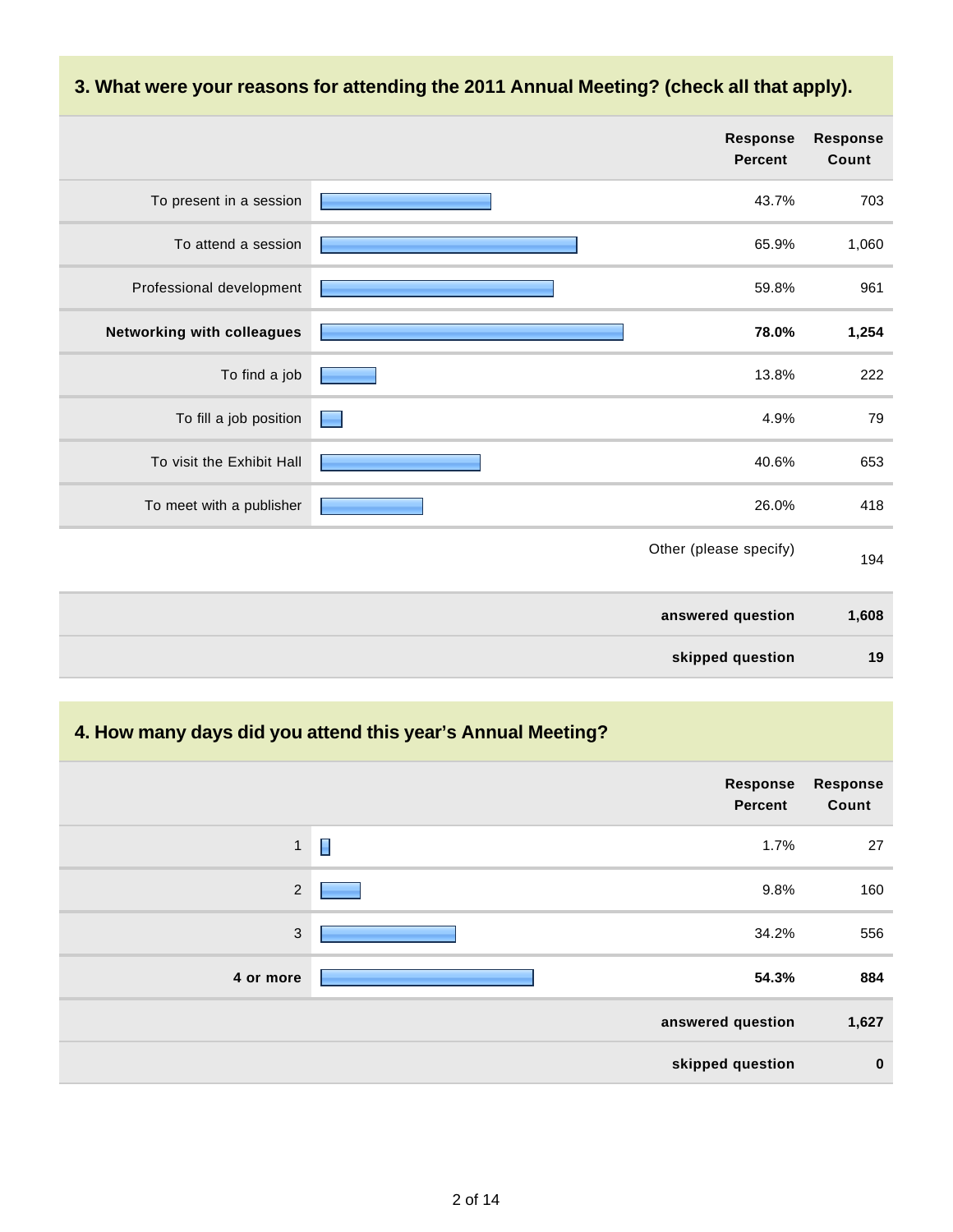**5. Which days did you attend? Please check appropriate day(s).**

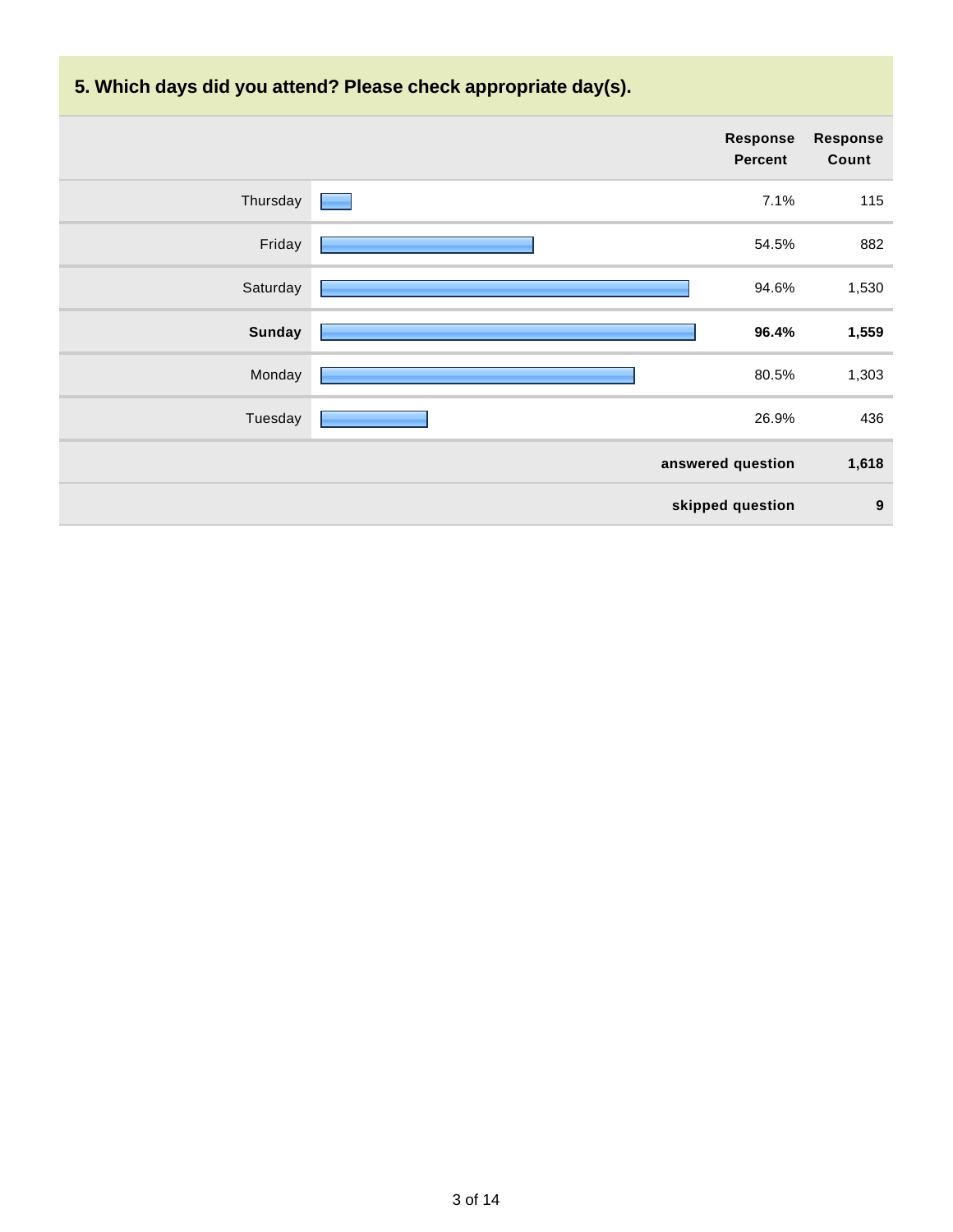**6. LOGISTICS: Please indicate your satisfaction with the following logistical aspects of the Annual Meeting:**

|                                      | <b>Very</b><br><b>Satisfied</b> | <b>Satisfied</b> | <b>Neutral</b> | <b>Dissatisfied</b> | <b>Very</b><br><b>Dissatisfied</b> | <b>Did</b><br><b>Not</b><br><b>Use</b> | <b>Response</b><br>Count |
|--------------------------------------|---------------------------------|------------------|----------------|---------------------|------------------------------------|----------------------------------------|--------------------------|
| Pre-registration Process             | 64.9%<br>(1,047)                | 29.2%<br>(472)   | 3.3%<br>(54)   | 1.2% (19)           | $0.5\%$ (8)                        | 0.9%<br>(14)                           | 1,614                    |
| Name Badges                          | 65.4%<br>(1,056)                | 27.4%<br>(442)   | 4.3%<br>(70)   | $1.7\%$ (28)        | $0.7\%$ (11)                       | 0.4%<br>(7)                            | 1,614                    |
| <b>Onsite Registration Process</b>   | 25.3%<br>(397)                  | 11.7%<br>(184)   | 2.7%<br>(43)   | $1.0\%$ (15)        | $0.3\%$ (5)                        | 58.9%<br>(923)                         | 1,567                    |
| <b>Onsite Registration Hours</b>     | 21.9%<br>(340)                  | 13.3%<br>(206)   | 4.4%<br>(69)   | 1.9% (29)           | $0.5\%$ (7)                        | 58.1%<br>(903)                         | 1,554                    |
| <b>Meeting Room Space</b>            | 23.7%<br>(378)                  | 42.7%<br>(679)   | 16.5%<br>(262) | 9.7% (155)          | $2.8\%$ (44)                       | 4.6%<br>(74)                           | 1,592                    |
| AAR Signage Outside Session<br>Rooms | 30.4%<br>(480)                  | 43.4%<br>(686)   | 14.4%<br>(227) | $6.0\%$ (95)        | $1.1\%$ (18)                       | 4.6%<br>(73)                           | 1,579                    |
| Audio-Visual Equipment               | 17.4%<br>(272)                  | 28.6%<br>(448)   | 12.3%<br>(193) | 4.7% (74)           | $1.3\%$ (20)                       | 35.7%<br>(559)                         | 1,566                    |
| <b>Disability Access</b>             | 3.9%<br>(59)                    | 5.0%<br>(77)     | 8.9%<br>(136)  | $2.0\%$ (30)        | 1.6% (24)                          | 78.7%<br>(1, 205)                      | 1,531                    |
| Availability of Food                 | 21.4%<br>(338)                  | 35.8%<br>(566)   | 21.4%<br>(339) | 8.3% (132)          | 2.4% (38)                          | 10.7%<br>(169)                         | 1,582                    |

If you responded with dissatisfaction to any of the above points, please use the box below to share any additional thoughts or suggest areas for improvement. 518

| answered question | 1,621 |
|-------------------|-------|
| skipped question  | 6     |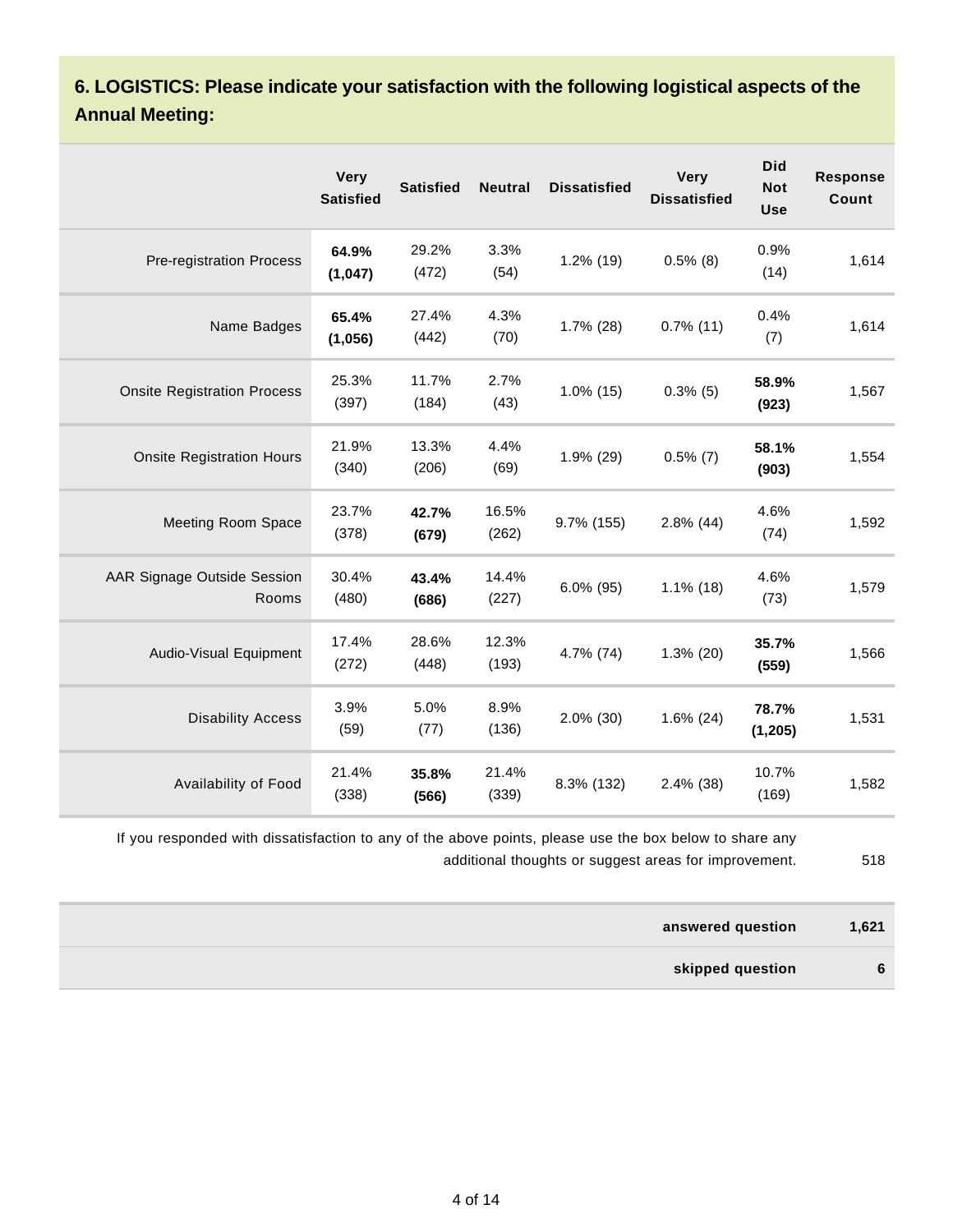## **7. HOUSING: Please indicate your satisfaction with the following logistical aspects of the Annual Meeting:**

|                                   | <b>Very</b><br><b>Satisfied</b> | <b>Satisfied</b> | <b>Neutral</b> | <b>Dissatisfied</b> | <b>Very</b><br><b>Disatisfied</b> | <b>Response</b><br>Count |
|-----------------------------------|---------------------------------|------------------|----------------|---------------------|-----------------------------------|--------------------------|
| <b>Housing Process</b>            | 41.0% (586)                     | 36.5% (522)      | 17.4% (249)    | $3.2\%$ (46)        | $1.9\%$ (27)                      | 1,430                    |
| <b>Accessibility Among Hotels</b> | 21.5% (306)                     | 36.8% (523)      | 23.5% (334)    | 13.8% (196)         | 4.4% (63)                         | 1,422                    |
| <b>Hotel Facilities Overall</b>   | 32.3% (459)                     | 44.4% (631)      | 18.2% (259)    | $3.8\%$ (54)        | $1.3\%$ (18)                      | 1,421                    |

If you responded with dissatisfaction to any of the above points, please use the box below to share any additional thoughts or suggest areas for improvement. 403

| answered question | 1,459 |
|-------------------|-------|
| skipped question  | 168   |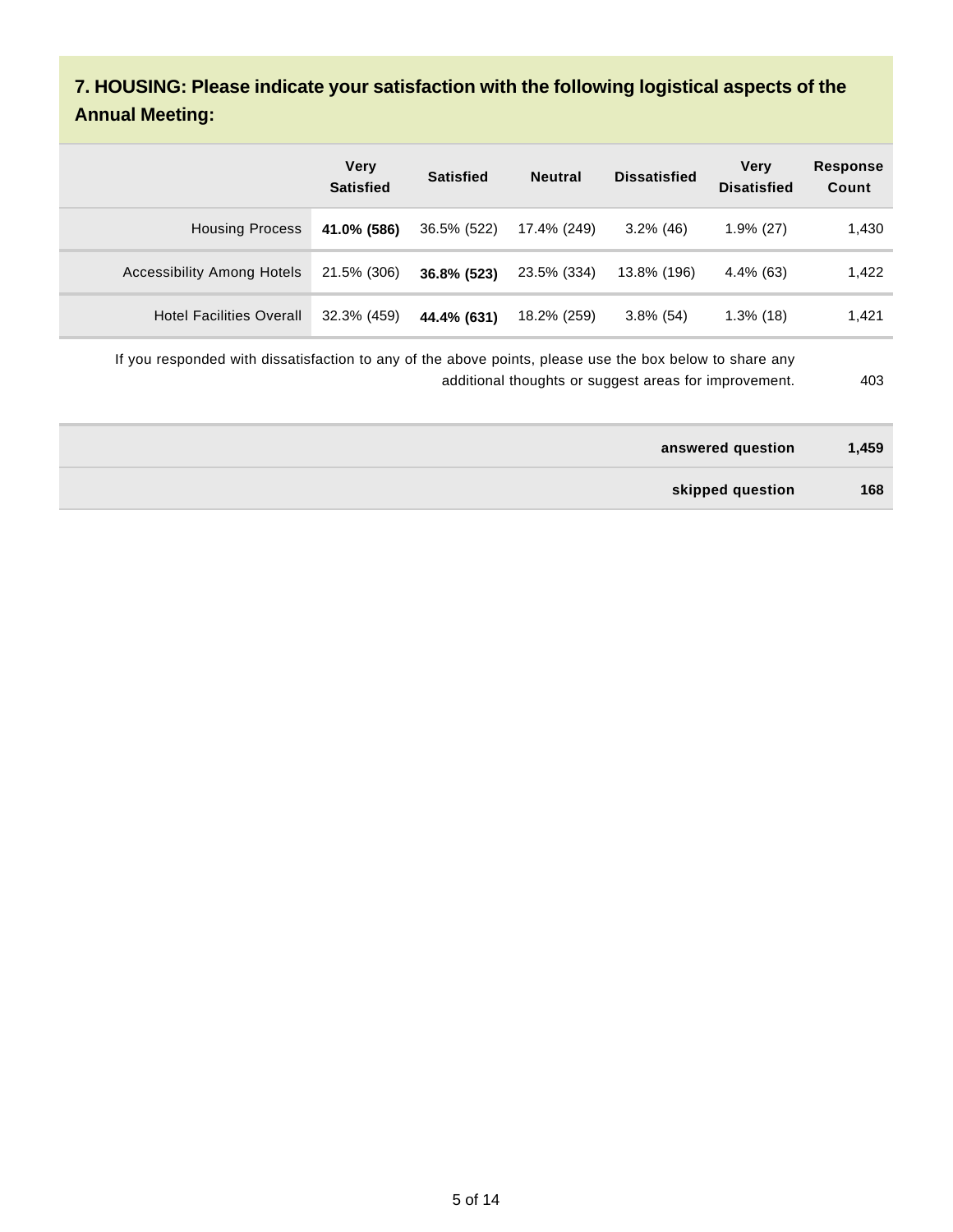# **8. Where did you stay during the Annual Meeting?**

|                                     | <b>Response</b><br><b>Percent</b> | <b>Response</b><br>Count |
|-------------------------------------|-----------------------------------|--------------------------|
| <b>Hilton Union Square</b>          | 20.1%                             | 311                      |
| Intercontinental Hotel              | 4.8%                              | 74                       |
| <b>Hotel Nikko</b>                  | 4.6%                              | 71                       |
| Parc 55 Wyndham                     | 9.9%                              | 153                      |
| <b>Marriott Marquis</b>             | 17.2%                             | 265                      |
| <b>Westin Market Street</b>         | 4.9%                              | 75                       |
| <b>JW Marriott Union Square</b>     | $\blacksquare$<br>1.6%            | 24                       |
| Palomar                             | I<br>0.6%                         | $\boldsymbol{9}$         |
| Serrano                             | $\blacksquare$<br>1.7%            | 26                       |
| Sir Francis Drake                   | $\blacksquare$<br>2.3%            | 35                       |
| Courtyard Downtown                  | $\blacksquare$<br>1.5%            | 23                       |
| Local, did not need hotel           | 7.3%                              | 113                      |
| Preferred customer at another hotel | I<br>1.0%                         | 15                       |
| Found a lower rate at another hotel | 14.0%                             | 216                      |
| Stayed with friends                 | 8.7%                              | 134                      |
|                                     | If another hotel, please specify  | 255                      |
|                                     | answered question                 | 1,544                    |
|                                     | skipped question                  | 83                       |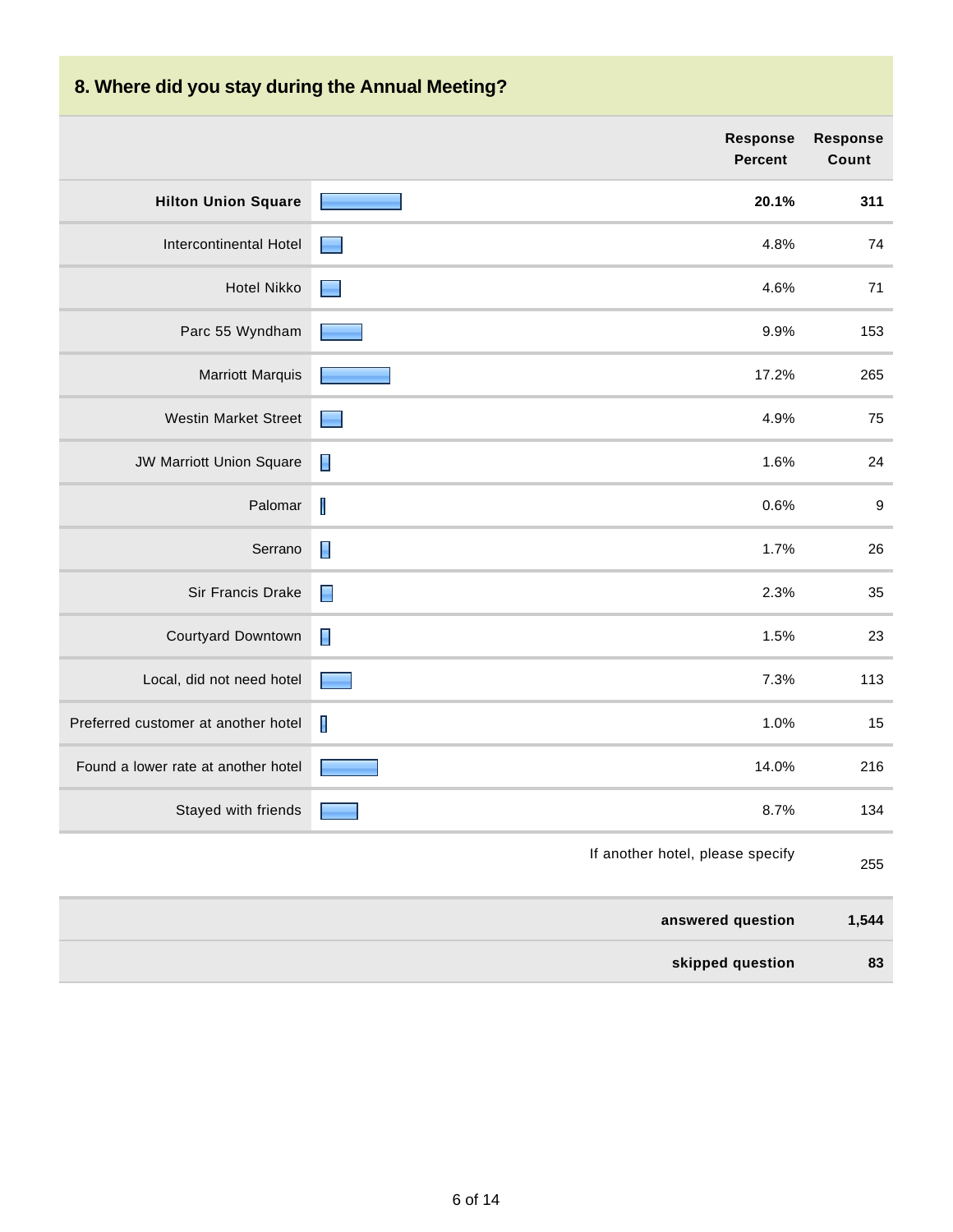### **9. PUBLICATIONS: Please indicate your satisfaction with the following publication aspects of the Annual Meeting:**

|                                                                 | <b>Very</b><br><b>Satisfied</b> | <b>Satisfied</b> | <b>Neutral</b> | <b>Dissatisfied</b> | <b>Very</b><br><b>Dissatisfied</b> | <b>Did</b><br><b>Not</b><br><b>Use</b> | <b>Response</b><br>Count |
|-----------------------------------------------------------------|---------------------------------|------------------|----------------|---------------------|------------------------------------|----------------------------------------|--------------------------|
| Usefulness of the Program Planner                               | 27.8%<br>(439)                  | 45.5%<br>(719)   | 9.9%<br>(156)  | 4.8% (76)           | $1.8\%$ (29)                       | 10.2%<br>(161)                         | 1,580                    |
| Usefulness of Online Program<br><b>Book</b>                     | 25.4%<br>(400)                  | 34.6%<br>(544)   | 12.3%<br>(193) | 4.4% (69)           | 1.2% (19)                          | 22.1%<br>(347)                         | 1,572                    |
| Usefulness of the Print Program<br>Book (available onsite only) | 30.8%<br>(487)                  | 41.5%<br>(656)   | 9.1%<br>(144)  | $5.8\%$ (91)        | $1.5\%$ (24)                       | 11.2%<br>(177)                         | 1,579                    |
| Usefulness of the At-A-Glance<br>(available onsite only)        | 28.2%<br>(442)                  | 32.6%<br>(510)   | 8.9%<br>(140)  | $3.3\%$ (51)        | $0.9\%$ (14)                       | 26.1%<br>(409)                         | 1,566                    |
| Usefulness of the Mobile App                                    | 16.4%<br>(253)                  | 10.3%<br>(159)   | 4.9%<br>(75)   | $3.6\%$ (56)        | $3.0\%$ (47)                       | 61.8%<br>(955)                         | 1,545                    |

If you responded with dissatisfaction to any of the above points, please use the box below to share any additional thoughts or suggest areas for improvement. 490

- 
- **answered question 1,603**
	- **skipped question 24**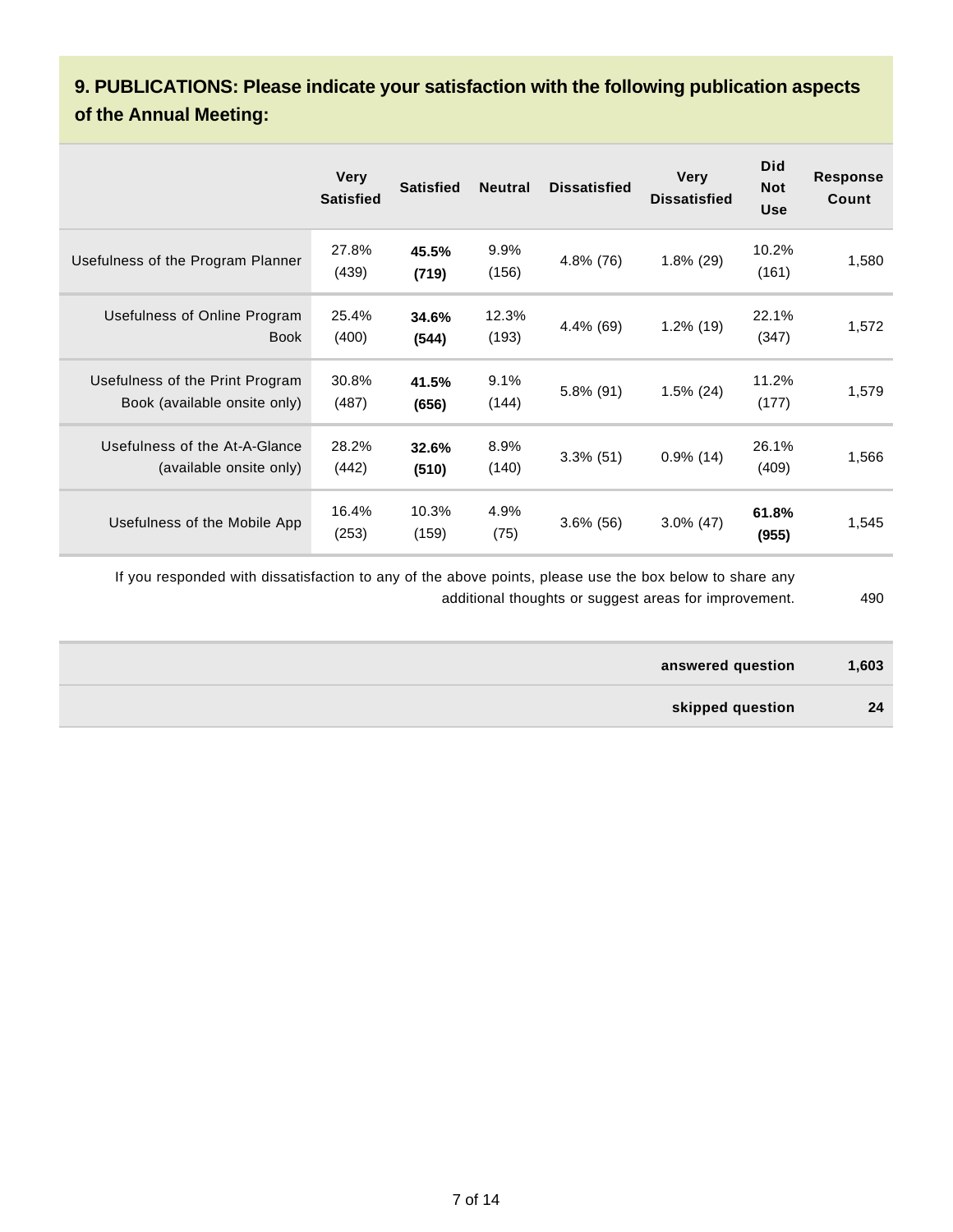### **10. PROGRAMMING: Please indicate your satisfaction with the following programmatic aspects of the Annual Meeting:**

|                                                   | <b>Very</b><br><b>Satisfied</b> | <b>Satisfied</b> | <b>Neutral</b> | <b>Dissatisfied</b> | Very<br><b>Dissatisfied</b> | <b>Did</b><br><b>Not</b><br><b>Use</b> | <b>Response</b><br>Count |
|---------------------------------------------------|---------------------------------|------------------|----------------|---------------------|-----------------------------|----------------------------------------|--------------------------|
| <b>Overall Quality of Sessions</b>                | 30.1%<br>(476)                  | 55.4%<br>(875)   | 9.2%<br>(145)  | 3.7% (58)           | $0.6\%$ (9)                 | 1.1%<br>(17)                           | 1,580                    |
| Opportunity to Network with<br>Friends/Colleagues | 41.0%<br>(648)                  | 47.1%<br>(745)   | 8.0%<br>(127)  | 2.4% (38)           | $0.3\%$ (5)                 | 1.1%<br>(18)                           | 1,581                    |
| <b>Plenary Sessions</b>                           | 13.6%<br>(211)                  | 25.7%<br>(399)   | 9.6%<br>(149)  | $1.5\%$ (24)        | $0.6\%$ (9)                 | 49.0%<br>(760)                         | 1,552                    |
| <b>Arts Series Events</b>                         | 3.8%<br>(58)                    | 6.5%<br>(99)     | 5.4%<br>(82)   | $0.6\%$ (9)         | $0.1\%$ (1)                 | 83.7%<br>(1, 277)                      | 1,526                    |
| Films                                             | 5.0%<br>(77)                    | 8.1%<br>(124)    | 4.8%<br>(73)   | $0.8\%$ (12)        | $0.3\%$ (4)                 | 81.0%<br>(1, 237)                      | 1,527                    |
| <b>Tours</b>                                      | 3.8%<br>(58)                    | 4.2%<br>(64)     | 4.1%<br>(63)   | $0.7\%$ (10)        | $0.3\%$ (4)                 | 86.9%<br>(1, 320)                      | 1,519                    |
| Preconference Workshops                           | 10.7%<br>(164)                  | 9.5%<br>(145)    | 4.0%<br>(61)   | $0.8\%$ (12)        | $0.3\%$ (4)                 | 74.7%<br>(1, 142)                      | 1,528                    |
| Friday Night Welcome Reception                    | 1.8%<br>(28)                    | 5.8%<br>(89)     | 5.8%<br>(88)   | $1.2\%$ (19)        | $0.8\%$ (12)                | 84.6%<br>(1, 292)                      | 1,528                    |
| <b>Employment Center</b>                          | 4.1%<br>(62)                    | 9.0%<br>(137)    | 7.2%<br>(110)  | $1.7\%$ (26)        | $0.8\%$ (12)                | 77.2%<br>(1, 176)                      | 1,523                    |
| Open Ballroom for Self-organizing<br>Groups       | 2.1%<br>(32)                    | 4.8%<br>(73)     | 4.1%<br>(62)   | $0.3\%$ (4)         | $0.3\%$ (5)                 | 88.4%<br>(1, 336)                      | 1,512                    |

If you responded with dissatisfaction to any of the above points, please use the box below to share any additional thoughts or suggest areas for improvement. 234

**answered question 1,594 skipped question 33**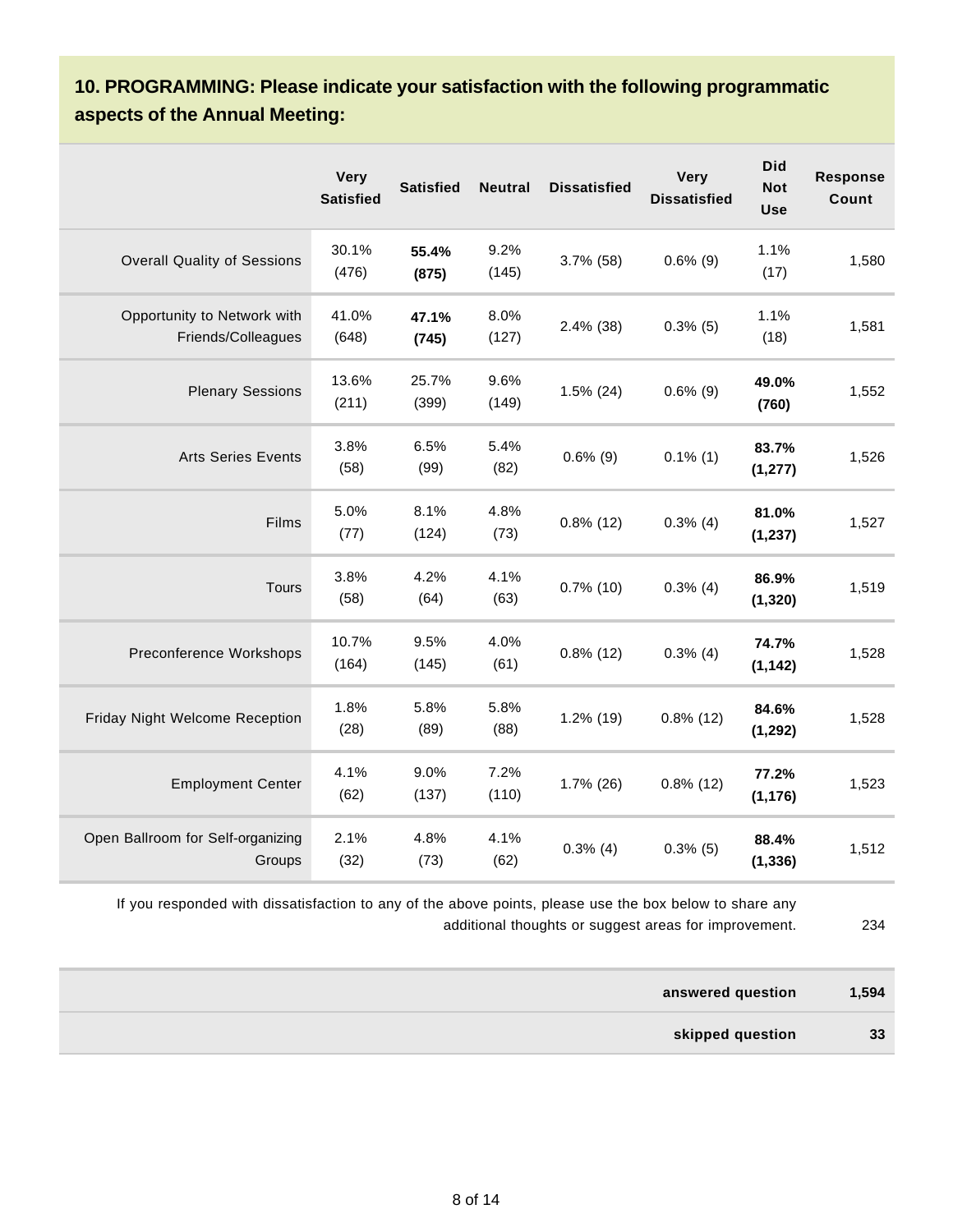#### **11. What is your opinion of the length of regular AAR sessions (2.5 hours)?**

|                    | Response<br><b>Percent</b> | Response<br>Count |
|--------------------|----------------------------|-------------------|
| Much too long      | 4.9%<br><b>Contract</b>    | 78                |
| A little too long  | 43.2%                      | 688               |
| <b>About right</b> | 50.5%                      | 804               |
| A little too short | Π<br>1.3%                  | 21                |
| Much too short     | 0.1%                       | 2                 |
|                    | answered question          | 1,593             |
|                    | skipped question           | 34                |

## **12. What is your opinion of the length of Sunday afternoon AAR sessions (90 minutes)?**

|                    | Response<br><b>Percent</b> | <b>Response</b><br>Count |
|--------------------|----------------------------|--------------------------|
| Much too long      | H<br>0.1%                  | 1                        |
| A little too long  | П<br>1.9%                  | 29                       |
| <b>About right</b> | 68.7%                      | 1,058                    |
| A little too short | 25.3%                      | 390                      |
| Much too short     | 4.0%<br><b>Research</b>    | 62                       |
|                    | answered question          | 1,540                    |
|                    | skipped question           | 87                       |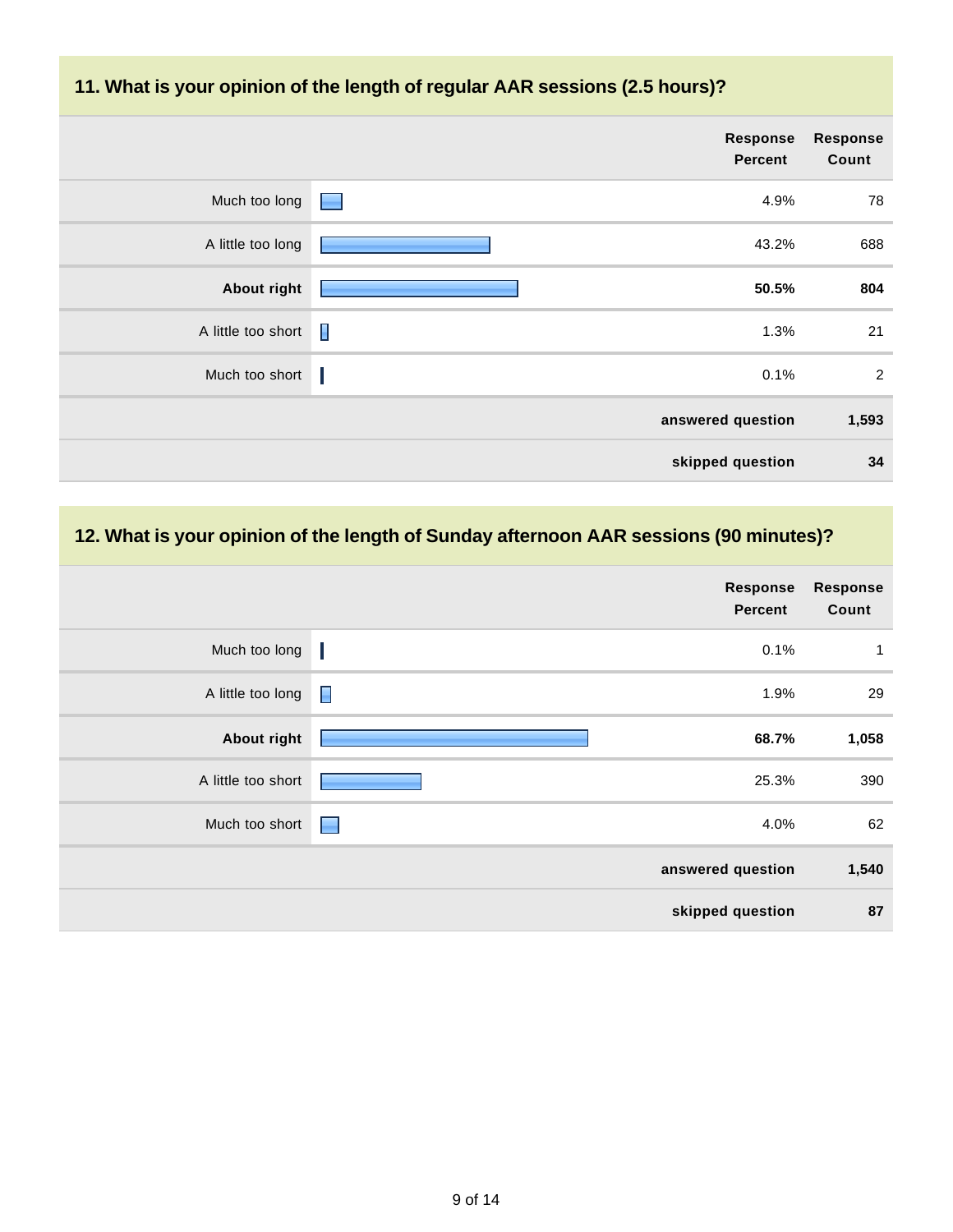

**14. Did one aspect of the meeting (e.g., a certain session, workshop, or event) influence your decision to attend the meeting? If so, which event?**

| Response<br>Count         |  |
|---------------------------|--|
| 480                       |  |
| 480<br>answered question  |  |
| skipped question<br>1,147 |  |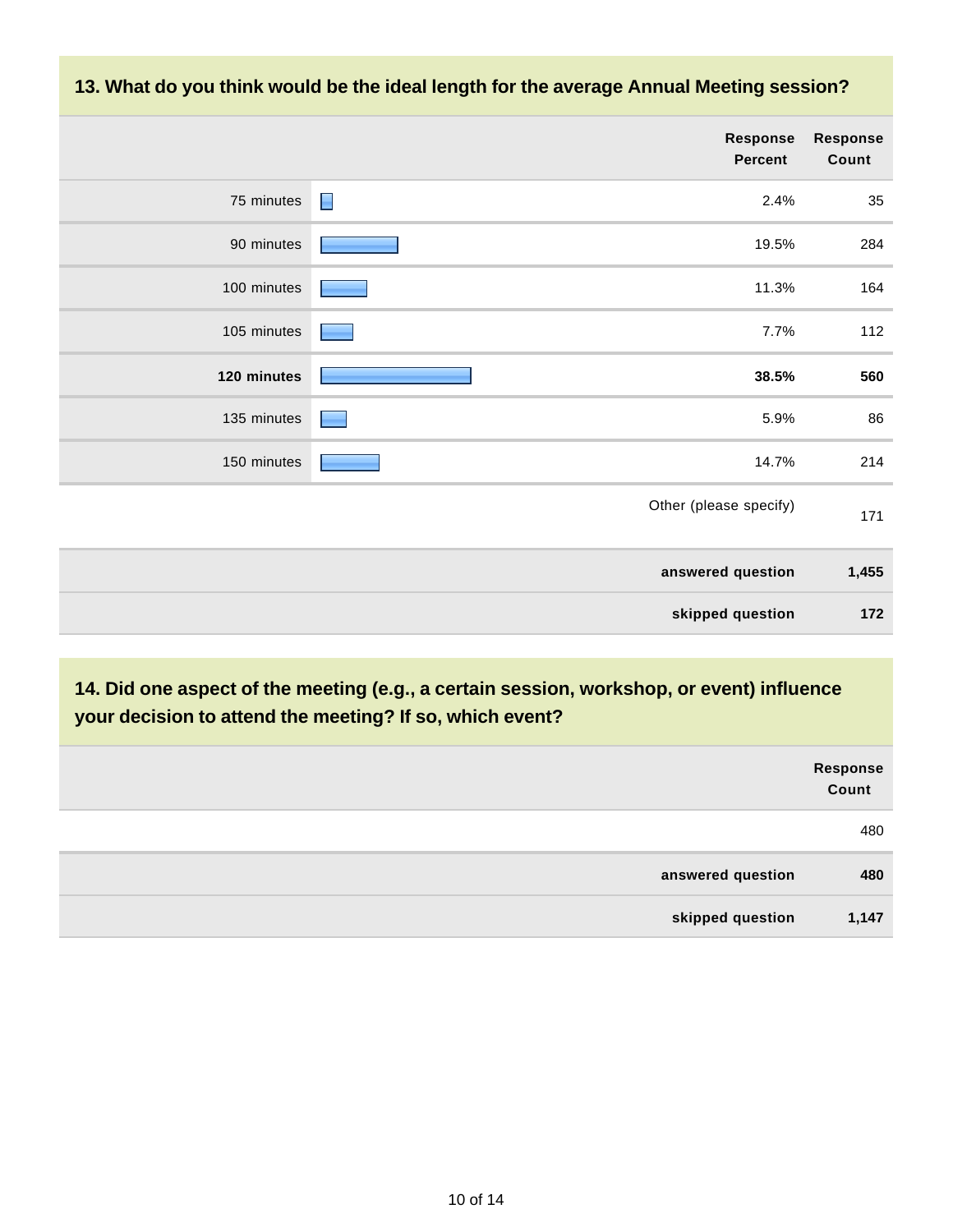### **15. Did you visit the Exhibit Hall at the Annual Meeting?**

| <b>Response</b><br>Count | <b>Response</b><br><b>Percent</b> |           |
|--------------------------|-----------------------------------|-----------|
| 1,479                    | 92.6%                             | Yes       |
| 119                      | 7.4%                              | <b>No</b> |
| 1,598                    | answered question                 |           |
| 29                       | skipped question                  |           |

## **16. Approximately how many total hours did you spend in the Exhibit Hall during the meeting?**

|                  | Response<br><b>Percent</b> | <b>Response</b><br>Count |
|------------------|----------------------------|--------------------------|
| $\boldsymbol{0}$ | 6.9%                       | 110                      |
| $\mathbf{1}$     | 24.6%                      | 391                      |
| $\overline{2}$   | 27.3%                      | 434                      |
| $\sqrt{3}$       | 21.3%                      | 339                      |
| $\overline{4}$   | 12.3%                      | 196                      |
| 5 or more        | 7.4%                       | 118                      |
|                  | answered question          | 1,588                    |
|                  | skipped question           | 39                       |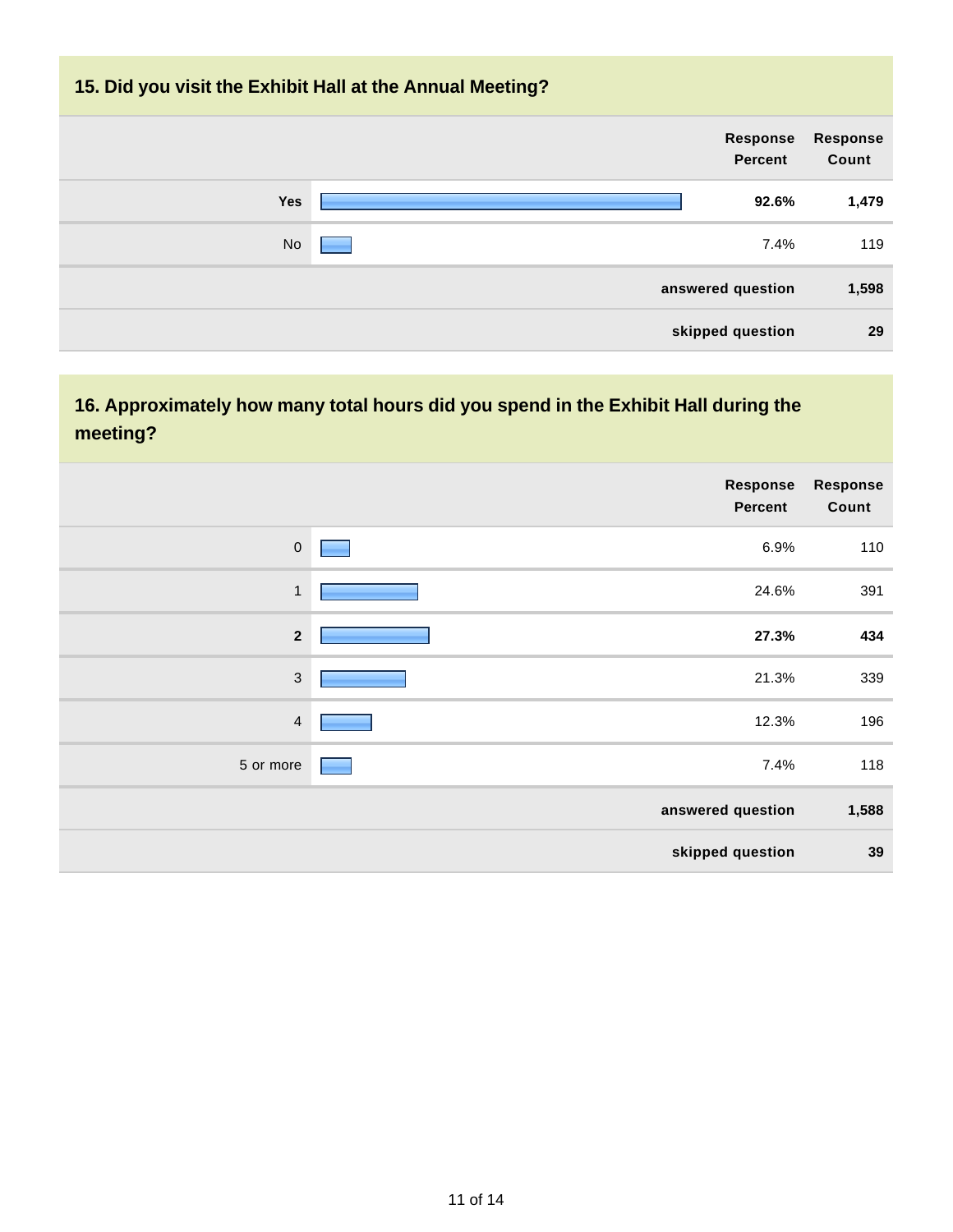#### **17. How many purchases did you make in the Exhibit Hall?**

|                | Response<br><b>Percent</b> | <b>Response</b><br>Count |
|----------------|----------------------------|--------------------------|
| $\mathbf 0$    | 39.2%                      | 618                      |
| $\mathbf{1}$   | 14.0%                      | 220                      |
| $\sqrt{2}$     | 12.0%                      | 189                      |
| $\mathfrak{Z}$ | 8.4%                       | 133                      |
| $\overline{4}$ | 7.3%                       | 115                      |
| 5 or more      | 19.0%                      | 300                      |
|                | answered question          | 1,575                    |
|                | skipped question           | 52                       |

**18. Are you satisfied with the Exhibit Hall hours? (Saturday-Monday, 8:30 am-5:30 pm, and Tuesday, 8:00 am-12:00 pm)**

|     | Response<br><b>Percent</b> | <b>Response</b><br>Count |
|-----|----------------------------|--------------------------|
| Yes | 73.0%                      | 1,142                    |
| No  | 19.6%                      | 306                      |
| N/A | 7.5%                       | 117                      |
|     | Other (please specify)     | 291                      |
|     | answered question          | 1,565                    |
|     | skipped question           | 62                       |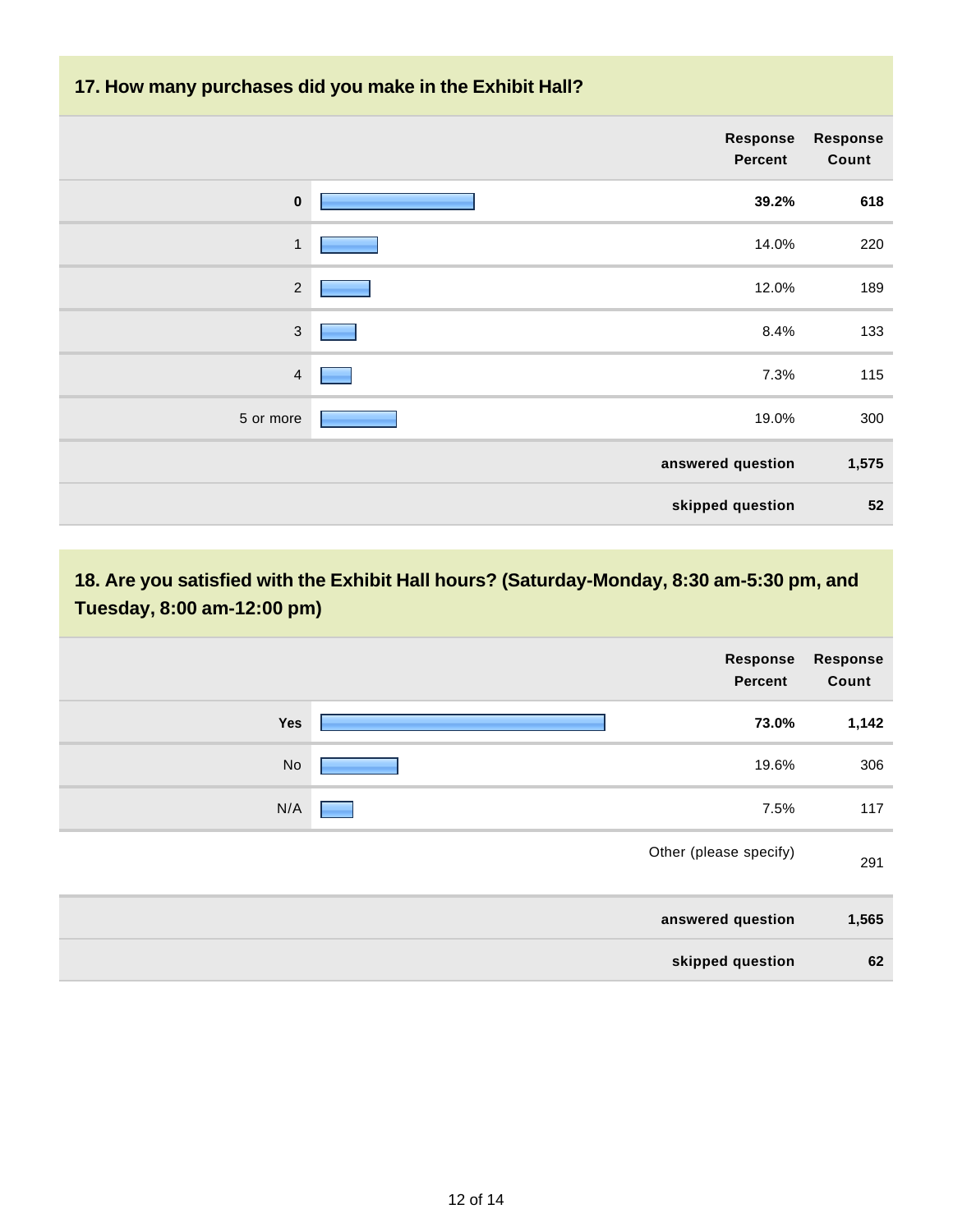### **19. Were you exposed to new, thought-provoking, or inspirational ideas at this year's Annual Meeting?**

| Response<br>Count | Response<br><b>Percent</b> |          |
|-------------------|----------------------------|----------|
| 1,291             | 81.0%                      | Yes      |
| 164               | 10.3%                      | No       |
| 139               | 8.7%                       | Not sure |
| 1,594             | answered question          |          |
| 33                | skipped question           |          |

## **20. Will you be able to apply these ideas to your teaching and/or research?**

|          | Response<br><b>Percent</b> | <b>Response</b><br>Count |
|----------|----------------------------|--------------------------|
| Yes      | 75.9%                      | 1,182                    |
| No       | 7.4%                       | 116                      |
| Not sure | 16.7%                      | 260                      |
|          | answered question          | 1,558                    |
|          | skipped question           | 69                       |

#### **21. What new topics would you like to see highlighted at the next AAR Annual Meeting?**

|                   | Response<br>Count |
|-------------------|-------------------|
|                   | 500               |
| answered question | 500               |
| skipped question  | 1,127             |